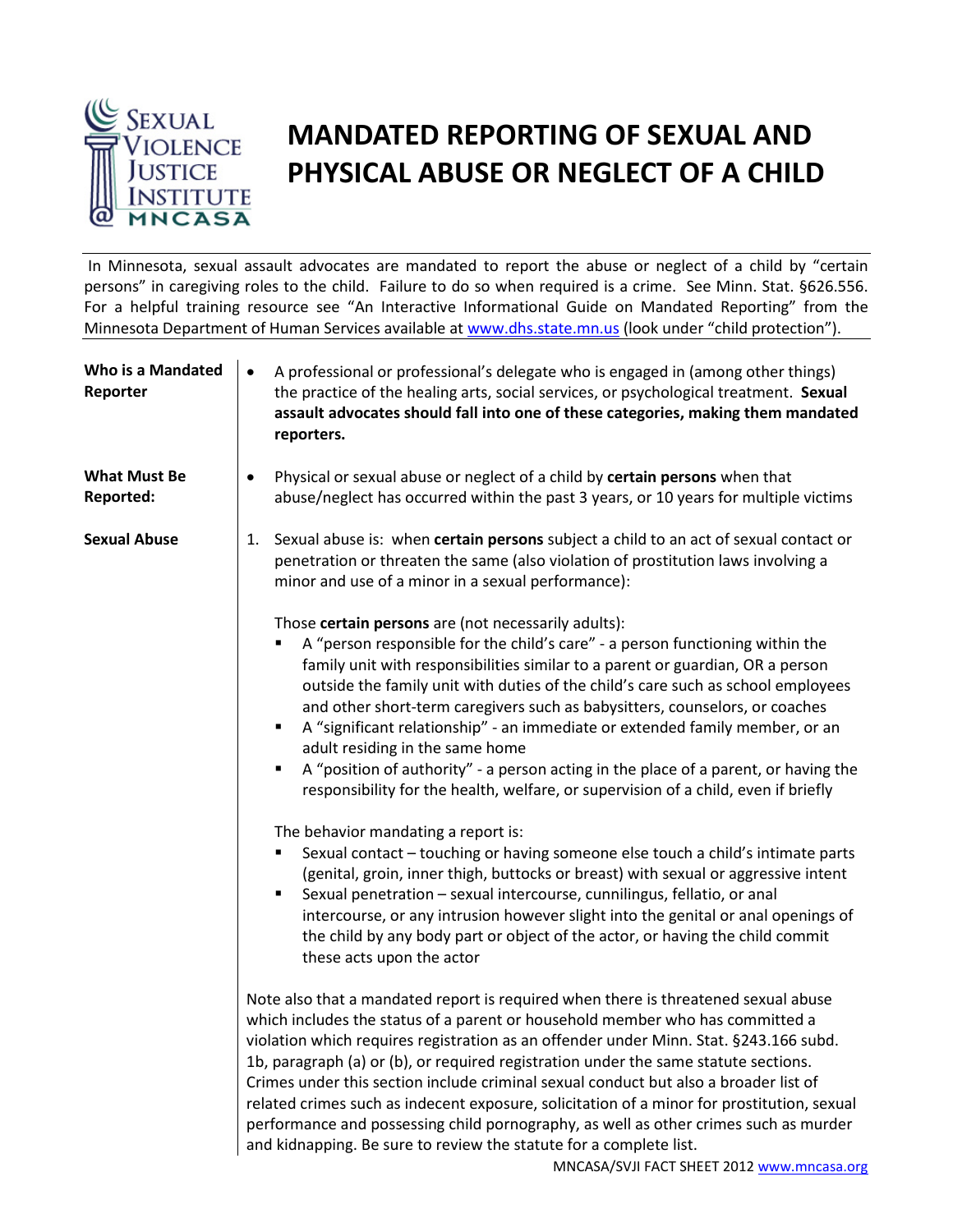| 2. Physical abuse is: mental or threatened injury inflicted by a "person responsible for<br>the child's care" other than by accident. Physical or mental injury that cannot be<br>reasonably explained by the child's history of injuries is also included as reportable<br>physical abuse.<br>Physical abuse is not reasonable and moderate physical discipline of a child<br>administered by a parent or legal guardian not resulting in injury, nor the use of<br>reasonable force by a school employee as permitted by law.                                                                                                                                                                                                                                                                                                                                                                                                                       |
|-------------------------------------------------------------------------------------------------------------------------------------------------------------------------------------------------------------------------------------------------------------------------------------------------------------------------------------------------------------------------------------------------------------------------------------------------------------------------------------------------------------------------------------------------------------------------------------------------------------------------------------------------------------------------------------------------------------------------------------------------------------------------------------------------------------------------------------------------------------------------------------------------------------------------------------------------------|
| 3. Neglect is:<br>Failure by a "person responsible for the child's care" to supply a child with<br>necessary food, clothing, shelter, health, medical, or other care required for the<br>child's physical or mental health<br>Failure to protect a child from conditions or actions that seriously endanger the<br>٠<br>child's physical or mental health<br>Failure to provide necessary supervision or child care arrangements considering<br>٠<br>factors involving the child's ability to care for herself and failure to ensure the<br>child's education.                                                                                                                                                                                                                                                                                                                                                                                        |
| Local welfare agency, police, sheriff, or agency responsible for investigating the<br>$\bullet$<br>report.                                                                                                                                                                                                                                                                                                                                                                                                                                                                                                                                                                                                                                                                                                                                                                                                                                            |
| Immediately report by telephone suspicions of abuse or neglect upon knowing or<br>٠<br>having reason to believe that it has happened within the preceding 3 years<br>Immediately report by telephone suspicions of abuse or neglect upon knowing or<br>$\bullet$<br>having reason to believe that the same perpetrator has abused two or more<br>children not related to the perpetrator within the preceding 10 years<br>Follow the telephone call by a written report within 72 hours<br>$\bullet$<br>Mandated reporter must make the report herself. Referring the issue to a<br>$\bullet$<br>supervisor is not sufficient<br>When in doubt about whether the incident was already reported, report it. There is<br>٠<br>nothing prohibiting multiple reports of the same incident.                                                                                                                                                                |
| Failure to report when mandated is a misdemeanor if it is the 3 year scenario<br>$\bullet$<br>above; it is a gross misdemeanor if it is the 10 year scenario.                                                                                                                                                                                                                                                                                                                                                                                                                                                                                                                                                                                                                                                                                                                                                                                         |
| A 15 year old client tells you she is having sexual intercourse with her 20 year old<br>٠<br>boyfriend. When you tell her this is illegal, she refuses to report to the authorities.<br>As it relates to the boyfriend, this is not a mandated reporting situation because<br>he does not fit into the "certain persons" categories described above. You will be<br>violating your duty of confidentiality to the girl if you report the boyfriend against<br>her wishes, and an advocacy agency would not serve the community as well if it<br>earned a reputation for betraying confidences.<br>Mandated reporting obligations may not extend beyond workplace obligations.<br>$\bullet$<br>You have a neighbor child who is 8 years old and has come to like and trust you,<br>although neither he nor his mother knows that you are an advocate. He reports to<br>you that his mother's live-in boyfriend "sometimes makes me touch his pee-pee." |
|                                                                                                                                                                                                                                                                                                                                                                                                                                                                                                                                                                                                                                                                                                                                                                                                                                                                                                                                                       |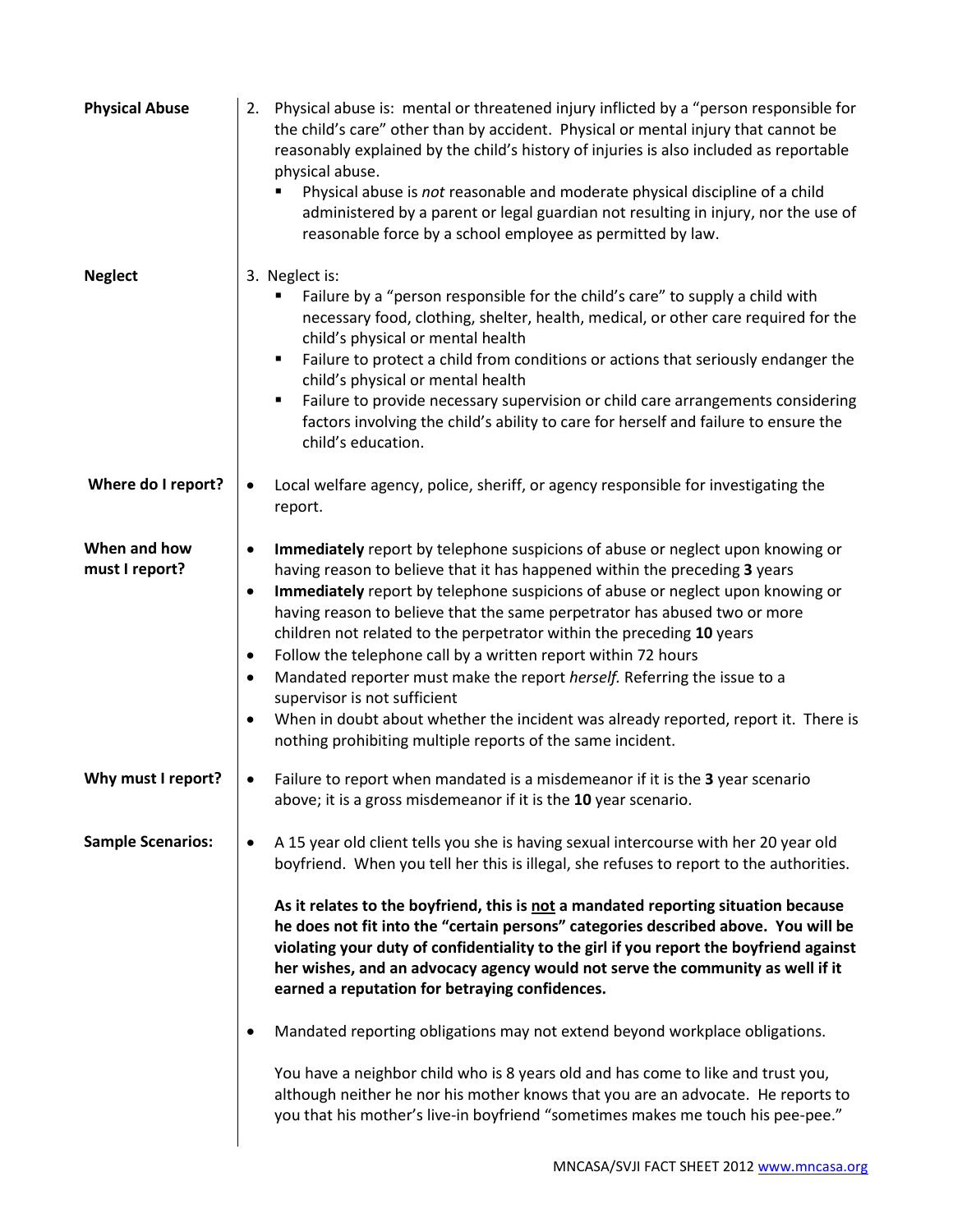|                       | The statute is unclear as to whether a mandated reporter has an obligation to<br>report child abuse only while performing her job duties as an advocate. Most<br>likely this scenario is not a mandated report because the information is received<br>when the advocate is not engaged in her work duties. A voluntary report,<br>however, is an option since there is no confidential relationship between you and<br>the child or the parent. You are not required to do so, but if you do make a report<br>you should use your judgment about whether to tell the parent about the report. |
|-----------------------|-----------------------------------------------------------------------------------------------------------------------------------------------------------------------------------------------------------------------------------------------------------------------------------------------------------------------------------------------------------------------------------------------------------------------------------------------------------------------------------------------------------------------------------------------------------------------------------------------|
|                       | Remember that it is not your role to decide whether the suspected abuse or neglect<br>$\bullet$<br>is valid or "true" before reporting it. You must report when you "know or have<br>reason to believe" that a child was abused or neglected.                                                                                                                                                                                                                                                                                                                                                 |
|                       | You are contacted by a woman who wants information about counseling for her 17<br>year old niece, as the niece told her mother (the caller's sister) that a coach at<br>school touched her sexually. The mother does not believe her daughter has refused<br>to report to the authorities, but the aunt has called you for information to get the<br>girl into counseling. She gives you the name and address of the 17 year old.                                                                                                                                                             |
|                       | This is a mandated reporting situation, even though the information comes to you<br>third-hand and is sketchy. You need not be sure that the abuse happened, but<br>only "have reason to believe." A child who says she was abused or neglected is<br>"reason to believe," and it is up to law enforcement or social services to<br>investigate whether the complaint is "true."                                                                                                                                                                                                              |
| <b>What Can I Do?</b> | Remember that mandated reporting always involves the relationship between the<br>$\bullet$<br>child and the abuser or neglecter: reporting is only mandated when the abuser has<br>some sort of a caregiver role to the child as specified above.<br>Remember that parental or guardian neglect might include allowing the child to<br>$\bullet$                                                                                                                                                                                                                                              |
|                       | remain at risk of physical or sexual abuse by another.<br>Remember that you have a duty of confidentiality towards your clients (see related<br>$\bullet$<br>SVJI fact sheets). You may not disclose information obtained from and about your<br>clients against their wishes, and may not report sexual assault against their wishes<br>unless it is a mandated reporting situation.                                                                                                                                                                                                         |
|                       | Inform clients upfront about your obligations as a mandated reporter and decide<br>how you will discuss a report with a client if you are required to make one.<br>Remember that it is not the duty of the advocate to investigate or collect factual<br>$\bullet$<br>information about any given situation, but rather only to report when the situation<br>presents itself.                                                                                                                                                                                                                 |
|                       | Each advocacy agency should have a system or policy available to advocates in the<br>$\bullet$<br>event that a report becomes necessary, and it is advisable that supervisory staff for<br>the advocate be made aware when she makes a report.                                                                                                                                                                                                                                                                                                                                                |
|                       | When questions about mandated reporting arise, advocates should contact the<br>local child protection office for advice, keeping identities private.                                                                                                                                                                                                                                                                                                                                                                                                                                          |
|                       | *For additional information on mandated reporting see the Minnesota Department of<br>Human Services Website (www.dhs.state.mn.us) and look under "child protection."                                                                                                                                                                                                                                                                                                                                                                                                                          |
|                       | See last page of this fact sheet for a helpful chart on mandated reporting from the<br>booklet, Consent and Confidentiality, published by Hennepin County Medical Center.                                                                                                                                                                                                                                                                                                                                                                                                                     |